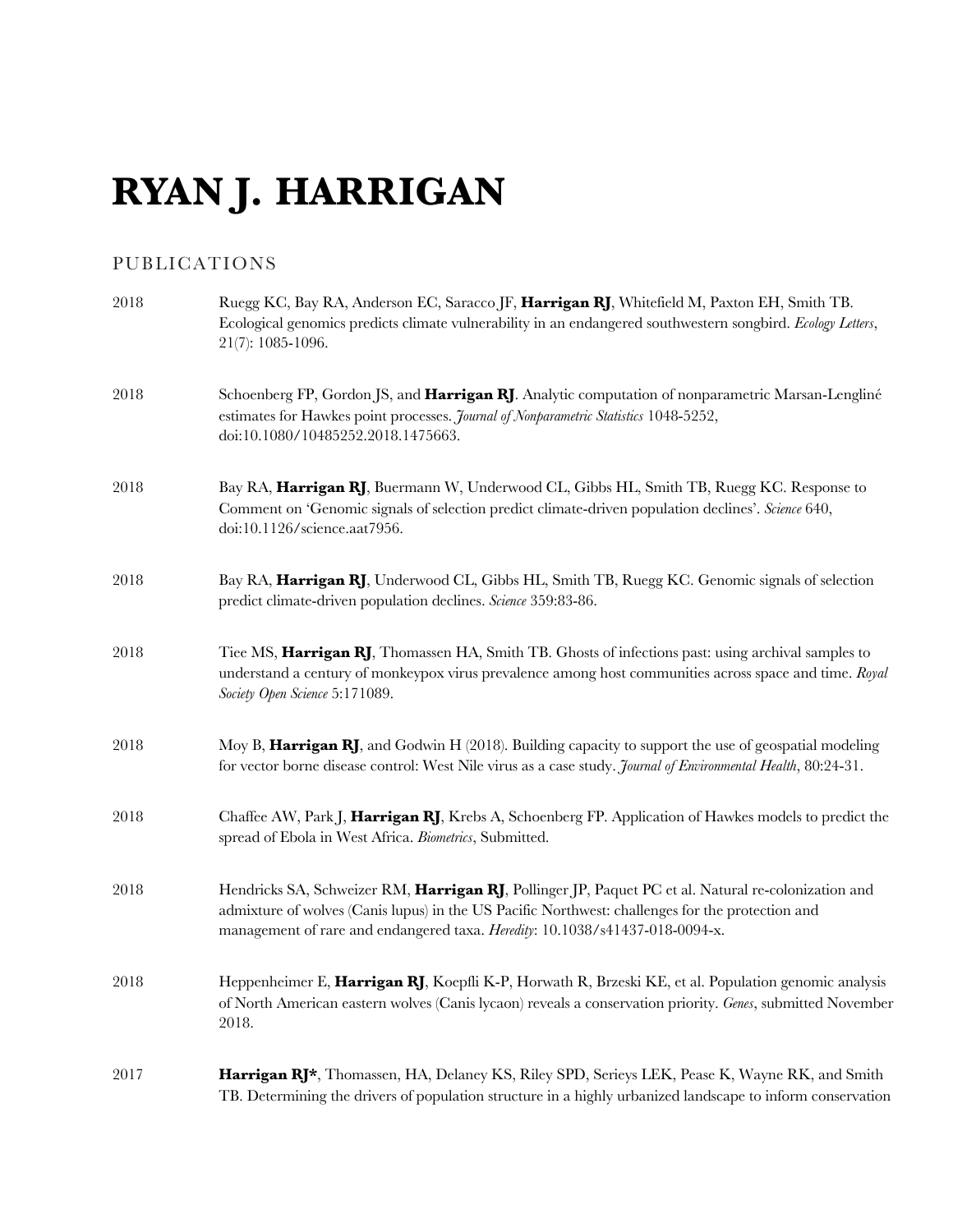|      | planning. Conservation Biology doi:10.1111/cobi.12969. *co-first author                                                                                                                                                                                                                            |
|------|----------------------------------------------------------------------------------------------------------------------------------------------------------------------------------------------------------------------------------------------------------------------------------------------------|
| 2017 | Zhen Y, Harrigan RJ, Ruegg KC, Anderson EC, Ng TC, Lao S, Lohmueller KE, Smith TB. Genomic<br>divergence across ecological gradients in a Central African rainforest songbird (Andropadus virens).<br>Molecular Ecology 26:4966-77.                                                                |
| 2017 | Ruegg KC, Anderson EC, Harrigan RJ, Paxton KL, Kelly JF, Moore F, Smith TB. Genetic assignment<br>with isotopes and habitat suitability (GAIAH), a migratory bird case study. Methods in Ecology and Evolution.<br>DOI: 10.1111/2041-210X.12800.                                                   |
| 2016 | Schweizer RM, Robinson J, Harrigan RJ, Silva P, Galverni M, Musiani M, Green RE, Novembre J,<br>Wayne RK. Targeted capture and resequencing of 1040 genes reveal environmentally driven functional<br>variation in grey wolves. Molecular Ecology 25: 380-402. DOI: 10.1111/mec13467.              |
| 2016 | Schweizer RM, VonHoldt BM, Harrigan RJ, Knowles JC, Musiani M, Coltman D, Novembre J, Wayne<br>RK. Genetic subdivision and candidate genes under selection in North American grey wolves. Molecular<br>Ecology 25: 357-379. DOI: 10.1111/mec13364.                                                 |
| 2016 | Hendricks SA, Sesink Clee PR, Harrigan RJ, Pollinger JP, Freedman AH, Callas R, Figura PJ, Wayne<br>RK. Re-defining historical geographic range in species with sparse records: Implications for the Mexican<br>wolf reintroduction program. Biological Conservation 194: 48-57.                   |
| 2016 | Locatelli S, Harrigan RJ, Sesink Clee PR, Mitchell MW, McKean KA, Smith TB, Gonder MK. Why are<br>Nigeria-Cameroon chimpanzees (Pan troglodytes ellioti) free of SIVcpz infection? PLOS ONE. DOI:<br>10.1371/journal.pone.0160788.                                                                 |
| 2016 | Contina A, Harrigan RJ, Pollinger JP, Bridge ES, Kelly JF, Smith TB. Genome-wide identification and<br>characterization of simple sequence repeats in the Painted Bunting (Passerina ciris) for population and<br>forensic analyses. Conservation Genetics Resources 8: 43-81.                     |
| 2015 | Harrigan RJ*, George TL, LaManna JA, DeSante DF, Saracco JF, Smith TB. Persistent impacts of West<br>Nile virus on North American bird populations. Proceedings of the National Academy of Sciences. 112(46):14290-4.<br>PubMed PMID: 26578774; PubMed Central PMCID: PMC4655513. *co-first author |
| 2015 | Larison, B, Harrigan RJ, Rubenstein DI, Smith TB. Concordance on zebra stripes is not black and white:<br>response to comment by Caro & Stankowich. Royal Society Open Science. DOI: 10.1098/rsos.150359.                                                                                          |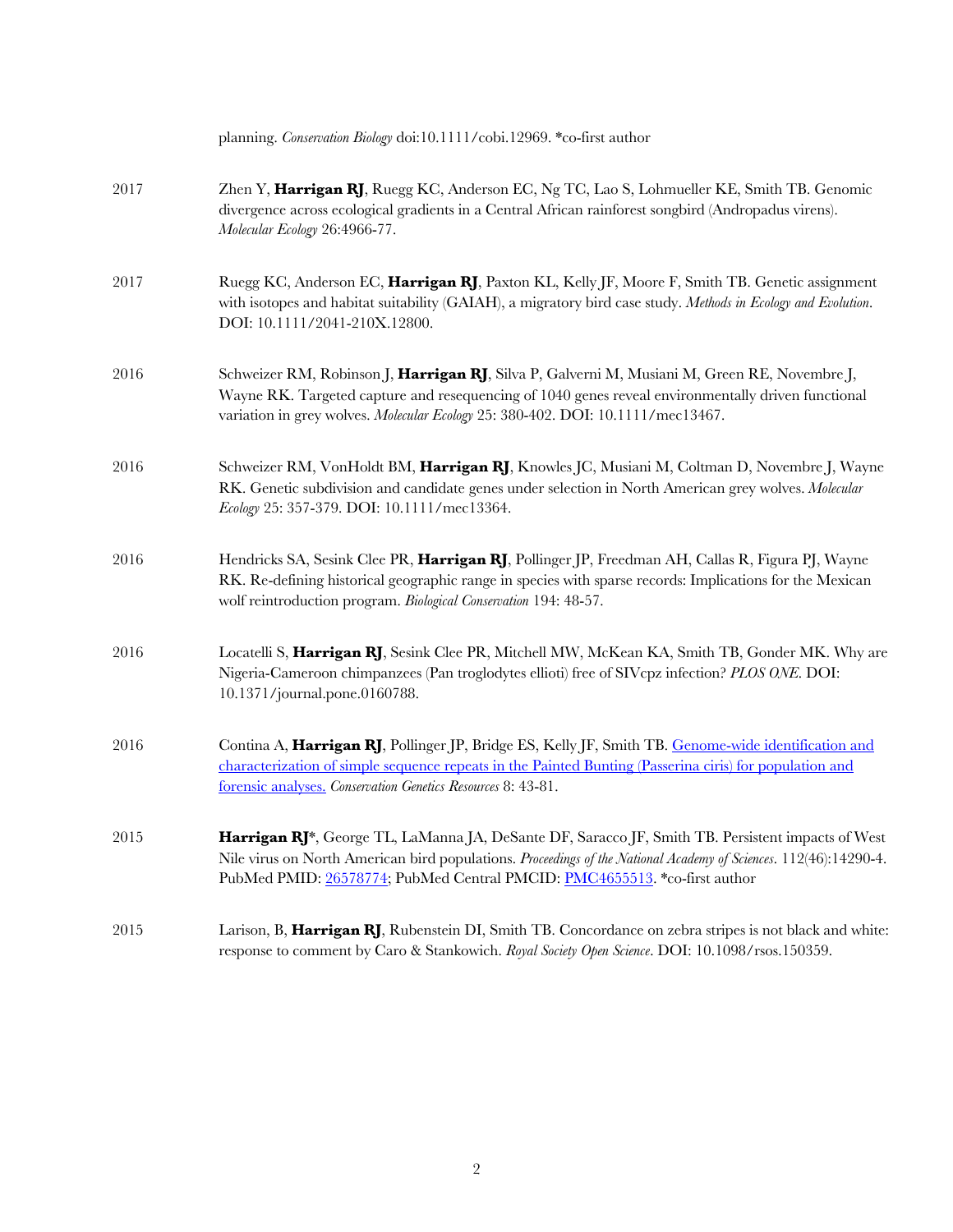| 2015 | Larison, B, Harrigan RJ, Thomassen HA, Rubenstein DI, Chan-Golston AM, Li E, Smith TB. How the<br>zebra got its stripes: a problem with too many solutions. Royal Society Open Science 2(1):140452. PubMed<br>PMID: 26064590; PubMed Central PMCID: PMC4448797.                              |
|------|----------------------------------------------------------------------------------------------------------------------------------------------------------------------------------------------------------------------------------------------------------------------------------------------|
| 2014 | Harrigan RJ, Sedano R, Chasar A, Chaves JA, Nguyen JT, Whitaker A, Smith TB. New host and lineage<br>diversity of avian haemosporidia in the Northern Andes. Evolutionary Applications 7(7):799-811. DOI:<br>10.1111/eva.12176.                                                              |
| 2014 | Chasar A, Harrigan RJ, Holbrook K, Dietsch T, Fuller T, Wilkelski M, Smith TB. Spatial and temporal<br>patterns of frugivorous hornbill movements in Central Africa and their implications for rainforest<br>conservation. Biotropica November 2014:1-8. DOI:10.1111/btp.12160.              |
| 2014 | Harrigan RJ, Thomassen HA, Buermann W, Smith TB. A continental risk assessment of West Nile virus<br>under climate change. Global Change Biology 20(8):2417-2425. DOI: 10.1111/gcb.12534.                                                                                                    |
| 2014 | Oakgrove K, Harrigan RJ, Loiseau C, Guers S, Seppi B, Sehgal RN. Distribution, diversity, and drivers of<br>blood parasite co-infections in Alaska bird populations. International Journal for Parasitology 44:717-727.                                                                      |
| 2014 | Larison B, Njabo KY, Chasar A, Fuller T, Harrigan RJ, Smith TB. Spillover of pH1N1 to swine in<br>Cameroon: an investigation of risk factors. BMC Veterinary Research 10:55.                                                                                                                 |
| 2013 | Rundel CW, Wunder MB, Alvarado AH, Ruegg KC, Harrigan RJ, Schuh A, Kelly JF, Siegel RB,<br>Desante DF, Smith TB, Novembre J. Novel statistical methods for integrating genetic and stable isotope<br>data to infer individual-level migratory connectivity. Molecular Ecology 22: 4163-4175. |
| 2013 | Hosseini PR, Fuller T, Harrigan RJ, Zhao D, Arriolo CS, Gonzalez A, Miller MJ, Xiao X, Smith TB,<br>Jones JH, Daszak P. Metapopulation dynamics enable persistence of Influenza A, including A/H5N1, in<br>poultry. PLOS ONE 8(12): e80091.                                                  |
| 2013 | Sheta BM, Fuller TL, Larison B, Njabo KY, Ahmed AS, Harrigan RJ, Chasar A, Khidr AA, Elbokl MM,<br>Habbak LZ, Smith TB. Putative human and avian risk factors for avian influenza virus infections in<br>backyard poultry in Egypt. Veterinary Microbiology 168:208-213.                     |
| 2013 | Smith TB, Harrigan RJ, Kirschel ANG, Buermann W, Saatchi S, Blumstein DT, de Kort SR,<br>Slabbekoorn H. Predicting bird song from space. Evolutionary Applications 6:6. DOI: 10.1111/eva.12072.                                                                                              |
| 2013 | Harrigan RJ, Loiseau C, Bichet C, Julliard R, Garnier S, Lendvai AZ, Chastel O, and Gabriele Sorci.<br>Predictions of avian Plasmodium expansion under climate change. Scientific Reports 3:1126. DOI:<br>10.1038/srep01126PMID: 23350033.                                                   |
| 2013 | Cornuault JC, Khimoun A, Harrigan RJ, Bourgeois YXC, Mila B, Thébaud C, and P Heeb. The role of                                                                                                                                                                                              |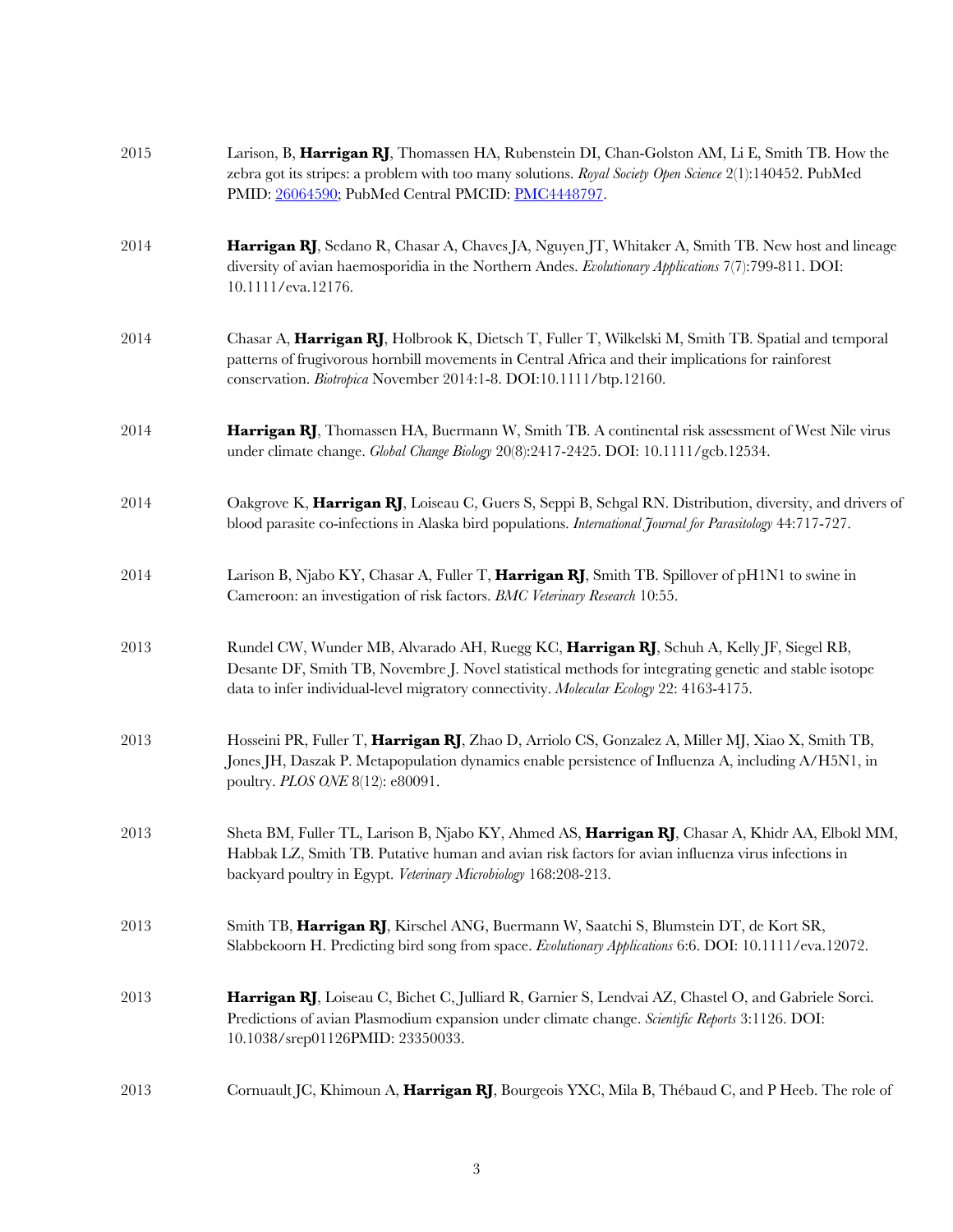|      | ecology in the geographical separation of blood parasites infecting an insular bird. Journal of Biogeography<br>DOI: 10.1111/jbi.12098                                                                                                                                                                                |
|------|-----------------------------------------------------------------------------------------------------------------------------------------------------------------------------------------------------------------------------------------------------------------------------------------------------------------------|
| 2012 | Loiseau C, Harrigan RJ, Cornel AJ, Guers SL, Dodge M, Marzec T, Carlson JS, Seppi B, and RNM<br>Sehgal. First evidence and predictions of Plasmodium transmission in Alaskan bird populations. PLOS ONE<br>7(9):e44729doi:10.1371/journal.pone.0044729PMID: 23028595.                                                 |
| 2011 | Loiseau C, Harrigan RJ, Robert A, Bowie RCK, Thomassen HA, Smith TB, and RNM Sehgal. Host and<br>habitat specialization of avian malaria in Africa. Molecular Ecology 21(2):431-441. DOI: 10.1111/j.1365-<br>294X. 2011.05341.x PMID: 22142265.                                                                       |
| 2011 | Parmentier I, Harrigan RJ, Buermann W, Mitchard ETA, Saatchi S, et al. Predicting alpha diversity of<br>African rain forests: models based on climate and satellite-derived data do not perform better than a purely<br>spatial model. <i>Journal of Biogeography</i> 38(6):1-13doi:10.1111/j.1365-2699. 2010.02467.x |
| 2011 | Sehgal RNM, Buermann W, Harrigan RJ, Bonneaud C, Loiseau C, Chasar A, Sepil I, Valkiunas G,<br>Iezhova T, Saatchi S, Smith TB. Spatially explicit predictions of blood parasites in a widely distributed<br>African rainforest bird. Proceedings of the Royal Society B. 278(1708):1025-1033. PMCID: PMC3049032.      |
| 2010 | Harrigan RJ, Thomassen HA, Buermann W, Cummings R, Kahn ME, and TB Smith. Economic<br>conditions predict prevalence of West Nile virus. PLOS ONE e15437, DOI: 10.1371/journal.pone.0015437.<br>t001. PMID: 21103053.                                                                                                  |
| 2010 | Thomassen, HA, Cheviron ZA, Freedman AH, Harrigan RJ, Wayne RK, and TB Smith. Spatial<br>modeling and landscape-level approaches for visualizing intra-specific variation. Molecular Ecology 19: 3532-<br>3548. PMID: 20723053                                                                                        |
| 2009 | Njabo K, Cornel AJ, Sehgal RNM, Loiseau C, Buermann W, Harrigan RJ, Pollinger J, Valkiūnas G, and<br>TB Smith. Coquillettidia (Culicidae, Diptera) mosquitoes are natural vectors of avian malaria in Africa.<br>Malaria Journal 8: 1-12 DOI:10.1186/1475-2875-8-193.                                                 |
| 2008 | Harrigan RJ, Mazza ME, and MD Sorenson. Computation vs cloning: evaluation of two methods for<br>haplotype determination. Molecular Ecology Resources 8, 1239-1248 DOI: 10.1111/j.1755-0998.2008.02241.x                                                                                                              |
| 2005 | Kulikova IV, Drovetski SV, Gibson DD, Harrigan RJ, Rohwer S, Sorenson MD, Winker K, Zhuravlev<br>YN, and K McCracken. Phylogeography of the Mallard (Anas playrhynchos): Hybridization, dispersal, and<br>lineage sorting contribute to complex geographic structure. The Auk 122, 949-965.                           |
| 2004 | Harrigan RJ. "For Supper or Soul; The Mollusca of K'axob" Chapter 13 in Kaxob: Ritual, Work, and Family<br>in an Ancient Maya Village. Edited by Patrica A. McAnany. Cotsen Institute of Archaeology at UCLA, Los<br>Angeles.                                                                                         |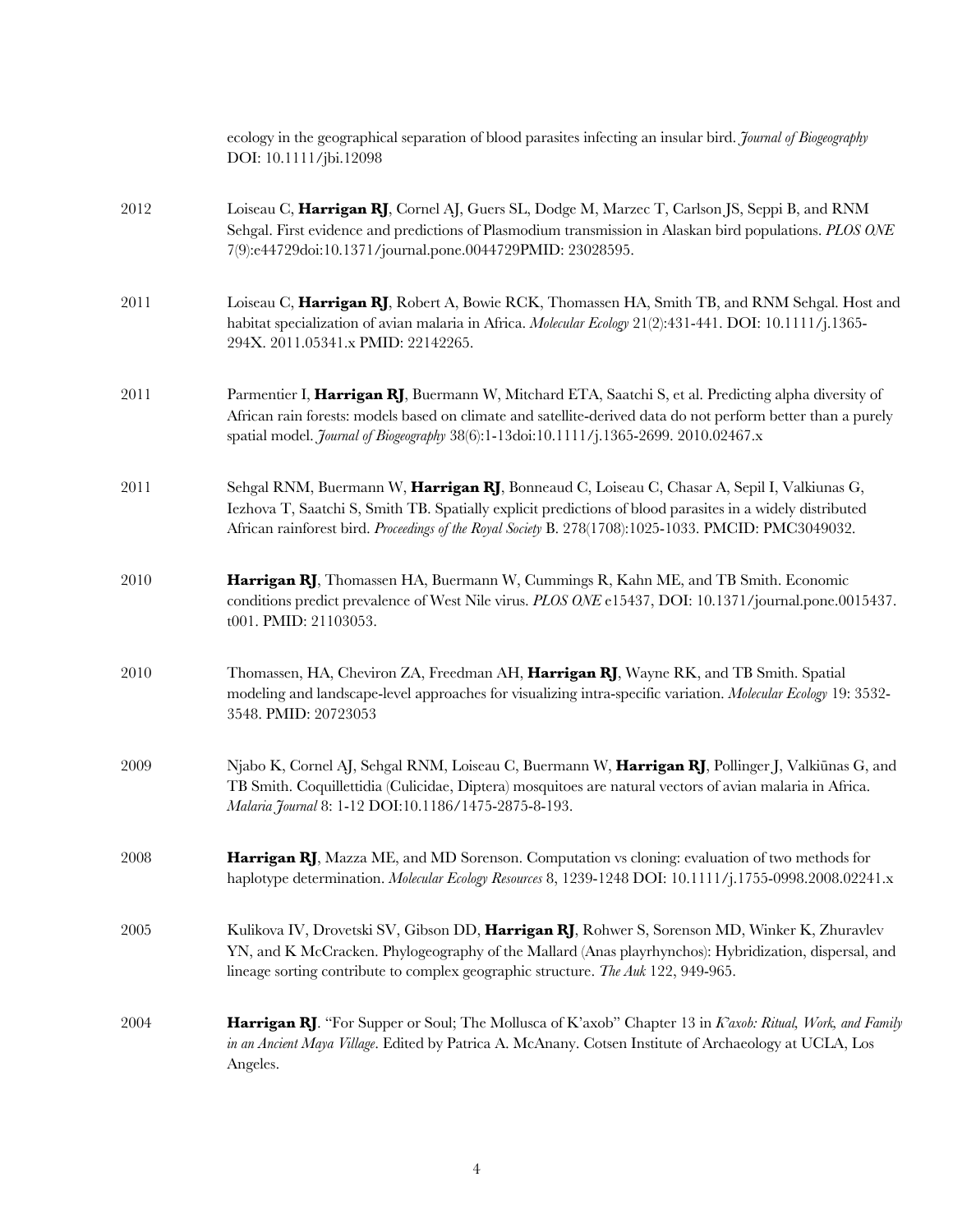### MANUSCRIPTS IN PREPARATION:

Harrigan R.J., C. Taylor, K.C. Ruegg, T.B. Smith. Using network modeling to understand the complete life cycles and ecological requirements of migratory birds.

Harrigan, R.J., I.V. Kulikov, K. McCracken, J. Peters, and M.D. Sorenson. Global Phylogeography, speciation, and New World origins within the Mallard Complex (genus: Anas).

#### TEACHING EXPERIENCE:

#### Boston University:

| 1998 | Laboratory Teaching Fellow, Evolutionary Ecology   |
|------|----------------------------------------------------|
| 1999 | Course Discussion Teaching Fellow, Marine Biology  |
| 1999 | Laboratory Teaching Fellow, Animal Behavior        |
| 2000 | Laboratory Teaching Fellow, Environmental Ecology  |
| 2000 | Laboratory Teaching Fellow, Animal Behavior        |
| 2001 | Laboratory Teaching Fellow, Vertebrate Zoology     |
| 2002 | Laboratory Teaching Fellow, Animal Behavior        |
| 2003 | Laboratory Teaching Fellow, Animal Behavior        |
| 2004 | NSF-STAMP Fellow, Quincy High School, grades 10-12 |

## University of California, Los Angeles:

| 2011 | Instructor, Environment 121, Conservation of Biodiversity                             |
|------|---------------------------------------------------------------------------------------|
| 2012 | Instructor, Workshop on Avian Influenza in Egypt, February 28th-March 1, Cairo, Egypt |
| 2012 | Instructor, Workshop on Avian Influenza in Cameroon, August 13-17, Yaoundé, Cameroon  |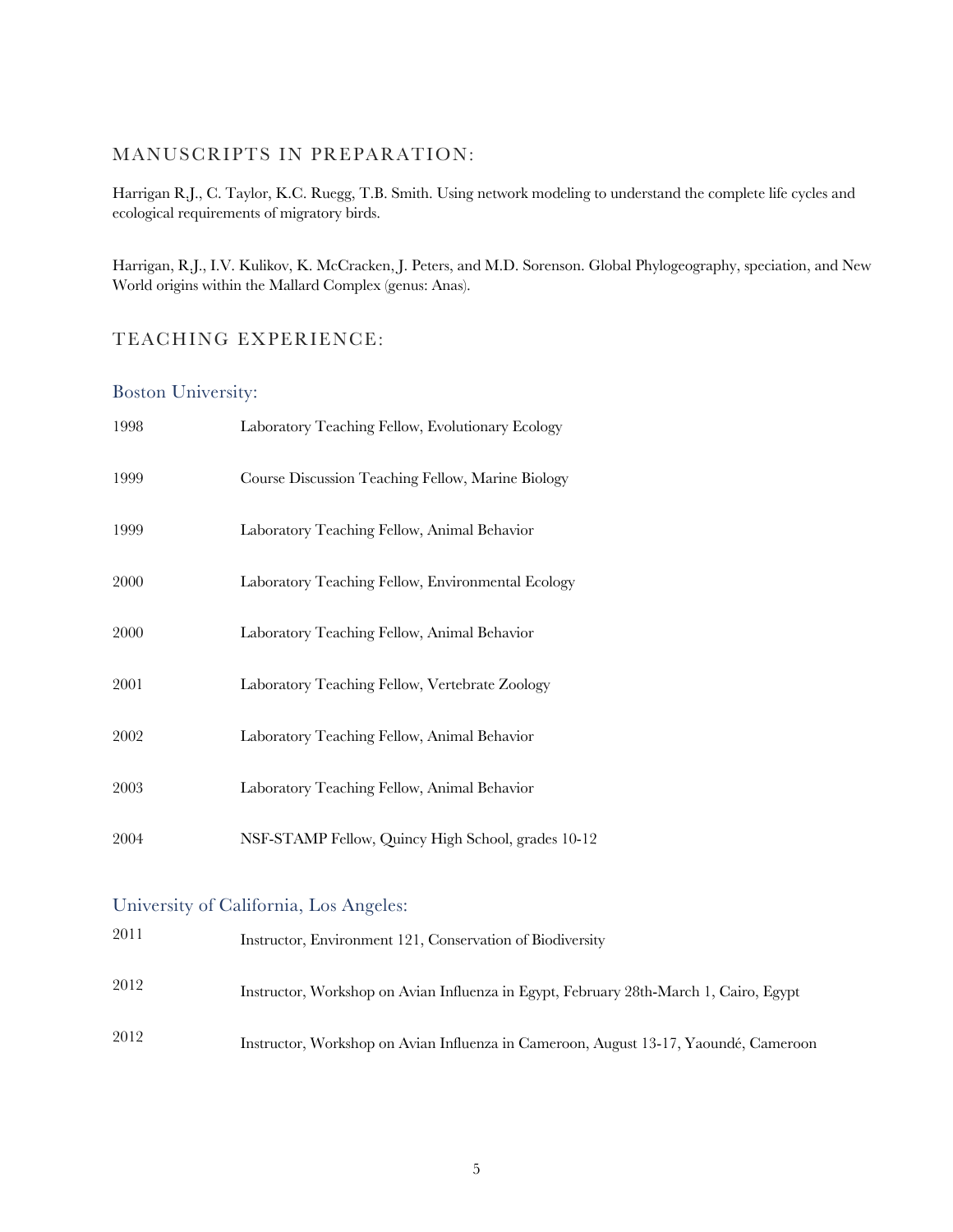| 2013 | Instructor, Environment 121, Conservation of Biodiversity                                                                                                                            |
|------|--------------------------------------------------------------------------------------------------------------------------------------------------------------------------------------|
| 2013 | Instructor, NSF-sponsored Professional Development Workshop in Gabon, July 21-25, Franceville, Gabon                                                                                 |
| 2014 | Instructor, African International Workshop on Malaria and Related Haemosporidian Parasites of Wildlife,<br>June 29 - July 4, Yaoundé, Cameroon                                       |
| 2014 | Instructor, NSF-sponsored Professional Development Workshop in Cameroon, July 7-13, Yaoundé,<br>Cameroon                                                                             |
| 2015 | Instructor, Environment 121, Conservation of Biodiversity                                                                                                                            |
| 2015 | Advisor, Biodiversity Action Research Team, Education for Sustainable Living Program, UCLA Spring<br>Quarter                                                                         |
| 2016 | Instructor, NSF-sponsored Professional Development Workshop in Cameroon, July 11-15, Yaoundé,<br>Cameroon                                                                            |
| 2017 | Instructor, NSF-sponsored Professional Development Workshop presented remotely using developed<br>VirtualBox Environment, June 28-July 3, Yaoundé, Cameroon.                         |
|      | PRESENTATIONS AT SCIENTIFIC MEETINGS AND PUBLIC EVENTS:                                                                                                                              |
| 2018 | Harrigan RJ. "Spatially explicit analyses of morphological, genetic, and genomic data". Conservation<br>Genomics Workshop - UCLA La Kretz Center for Conservation Science, March 28. |
| 2018 | Harrigan RJ. "Biodiversity in Los Angeles" Cohabitation: Cities, Nature and the Evolving Ecosystem,<br>UCLA Hamer Museum, Los Angeles, March 21.                                     |
| 2018 | Harrigan RJ. "The Bird Genoscape Project". Los Angeles Energy Research Symposium, UCLA Luskin<br>School of Public Affairs, March 19.                                                 |
| 2016 | Harrigan RJ. "The Past, Present, and Future of Vector-Borne Diseases in a Changing World." Biology<br>Colloquium, California State University Northridge, October 14.                |
| 2015 | Harrigan RJ. "Ideas Aren't the Only Thing Spreading". TEDx Venice Beach event focused on "Think"<br>Small". February 22. Full video available at www.youtube.com/watch?v=bj2n7IJyTRI |
| 2014 | Harrigan RJ, et al. "The Past, Present, and Future of Arboviruses." Center for World Health Speaker<br>Series. UCLA School of Public Health, January 30th, Los Angeles, California.  |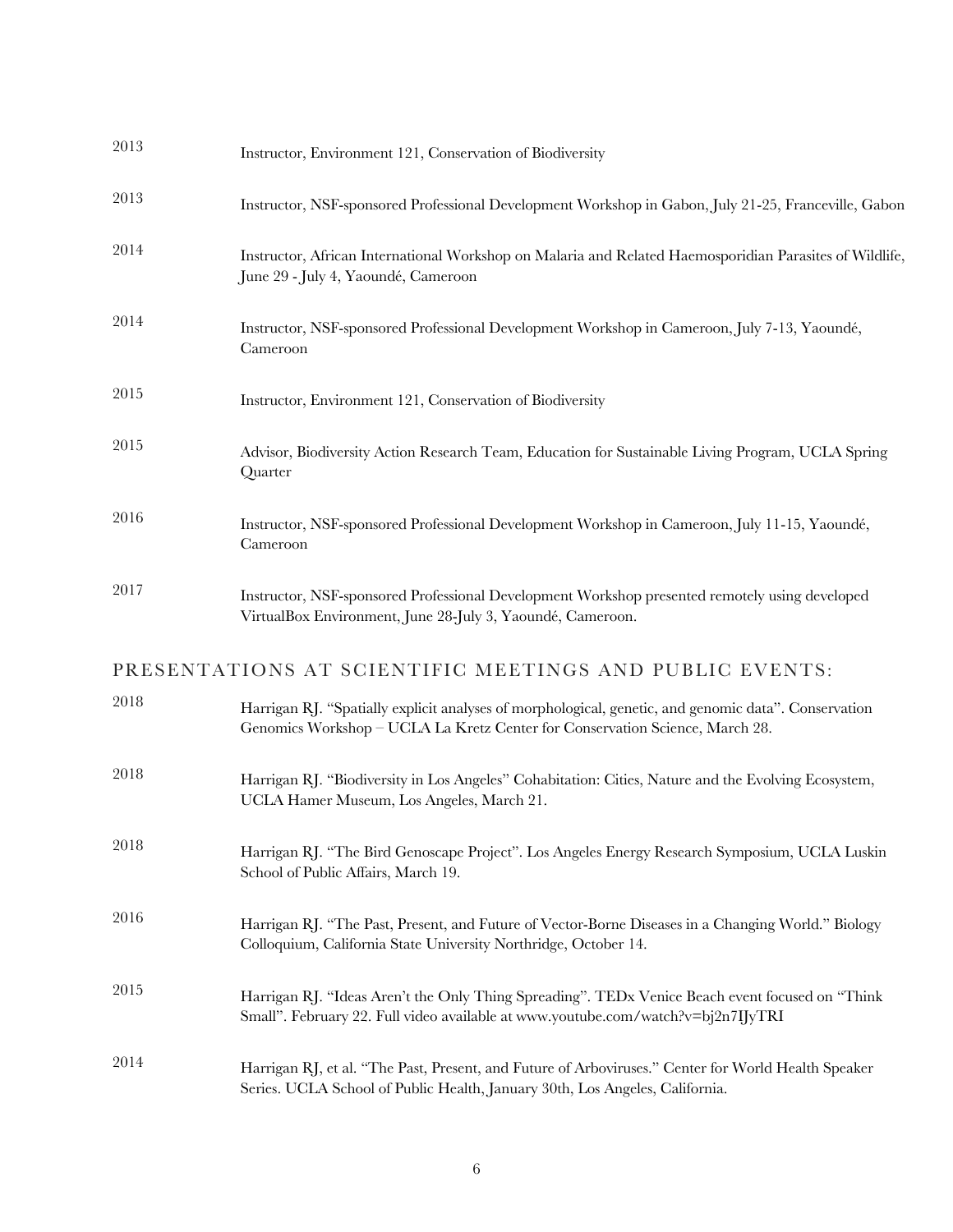| 2013 | Harrigan RJ, "The Past, Present, and Future of a New World Emerging Infectious Disease." University of<br>New Orleans Dept. of Biology Seminar Series, November 4th, New Orleans, Louisiana.                                  |
|------|-------------------------------------------------------------------------------------------------------------------------------------------------------------------------------------------------------------------------------|
| 2012 | Harrigan RJ, et al. "WNV: The Past, Present and Future of a New World Emerging Infectious Disease."<br>UCLA Medical School Fall 2012 Education Seminar, October 13th, Los Angeles, California.                                |
| 2012 | Harrigan RJ, "Understanding transmission dynamics of West Nile virus in Southern California." Los<br>Angeles County Department of Public Health, October 25th, Los Angeles, California.                                       |
| 2012 | Harrigan RJ, et al. "Maximizing Evolutionary Potential Across a Southern California Urban Landscape."<br>2012 US-IALE conference, Newport, Rhode Island.                                                                      |
| 2011 | Harrigan, RJ, "The Past, Present, and Future of West Nile Virus." 2011 Global Health Awareness Week,<br>UCLA Medical School Seminar, February 7th, Los Angeles, California.                                                   |
| 2011 | Harrigan RJ, et al. "Economy as a Predictor of West Nile Virus". 2011 AMCA Annual Meeting, Anaheim,<br>California.                                                                                                            |
| 2009 | Harrigan RJ, et al. "Socioeconomic factors best explain the prevalence of West Nile virus in a local<br>hotspot." 2009 EEID Meeting, Park City, Utah.                                                                         |
| 2008 | Harrigan RJ, et al. "Temporal patterns and ecological predictors of West Nile virus." 2008 AOU Meeting,<br>Portland, Oregon.                                                                                                  |
| 2007 | Harrigan RJ, et al. "Determining the effects of bird migration and anthropogenic change on the<br>distribution and transmission of avian influenza." 2007 EEID Meeting, Albuquerque, New Mexico.                              |
| 2005 | Harrigan RJ, and M Sorenson. "Examining causes of paraphyly in the Mallard complex." 2005 Evolution<br>Meeting, Fairbanks, Alaska.                                                                                            |
| 2003 | Harrigan RJ, and M Sorenson "Asymmetrical hybridization in Black Ducks (Anas rubripes) and Mallards<br>(Anas platyrhynchos)." Delta Waterfowl Student Seminars, Minnedosa, Manitoba                                           |
| 2002 | Harrigan R, and M Sorenson "Asymmetrical hybridization in Black Ducks (Anas rubripes) and Mallards<br>(Anas platyrhynchos)." Third North American Ornithological Conference, New Orleans, Louisiana.                          |
| 2002 | Harrigan, RJ, and M Sorenson "Population Genetics, Phylogeography, and Systematics of the Mallard<br>(Anas platyrhynchos) and American Black Duck (Anas rubripes)." Delta Waterfowl Student Seminars,<br>Minnedosa, Manitoba. |